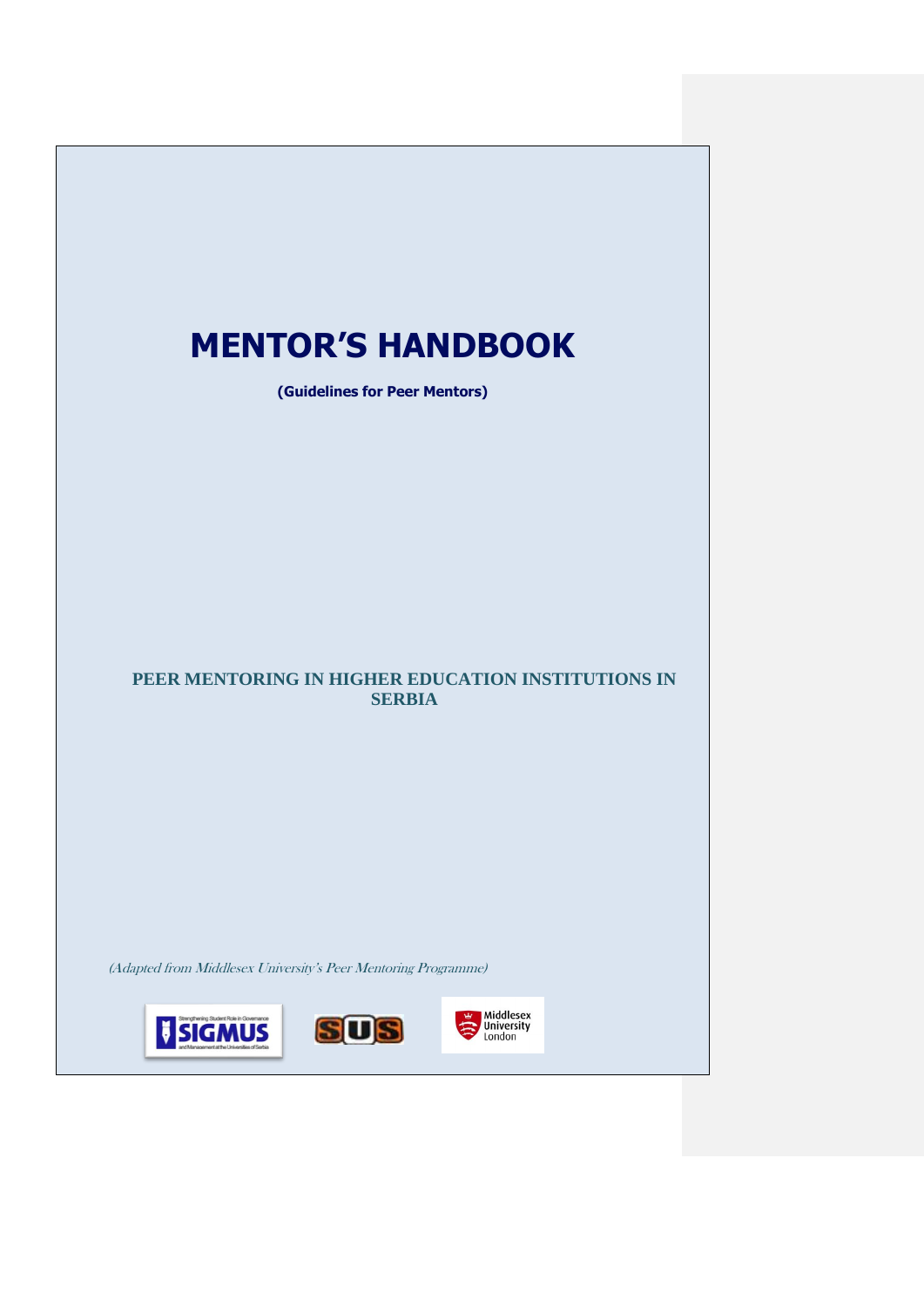*This Mentor's Handbook provides you with guidelines for mentoring process and to facilitate you as a peer mentor. In addition, the Peer Mentoring (training) Manual should be referred to at all times.*

#### **Peer Mentoring – A Helping Strategy**

For a new student, a university can be an exciting but also intimidating place. A university can also be a lonely place for a new student, especially if that student is the first in their family to go to college, an overseas student, or a member of a minority community. Even simple things that experienced students take for granted can be challenging for a new student, such as finding classrooms and offices on campus, understanding university policies for registration for classes, and learning the special language of the university such as "syllabus," "office hours," and "credit hours." A small number of new students learn the answers by directly asking professors in their classes or talking to university administrative staff. But many, many students find out information by asking friends, especially more experienced students. In fact, most new students find their way to the offices of university staff and professors by first talking to more experienced students. In other words, the experienced students serve as guides for new students to help them access the storehouse of knowledge and resources at the university. Moreover, new students will continue to seek the advice of experienced students regarding decisions about classes, majors, academic difficulties, and personal problems.

A mentor is an experienced and trusted advisor or guide. On a general level, your role as a mentor is to build a relationship of mutual trust with another student (your mentee) and to act as an effective guide to them.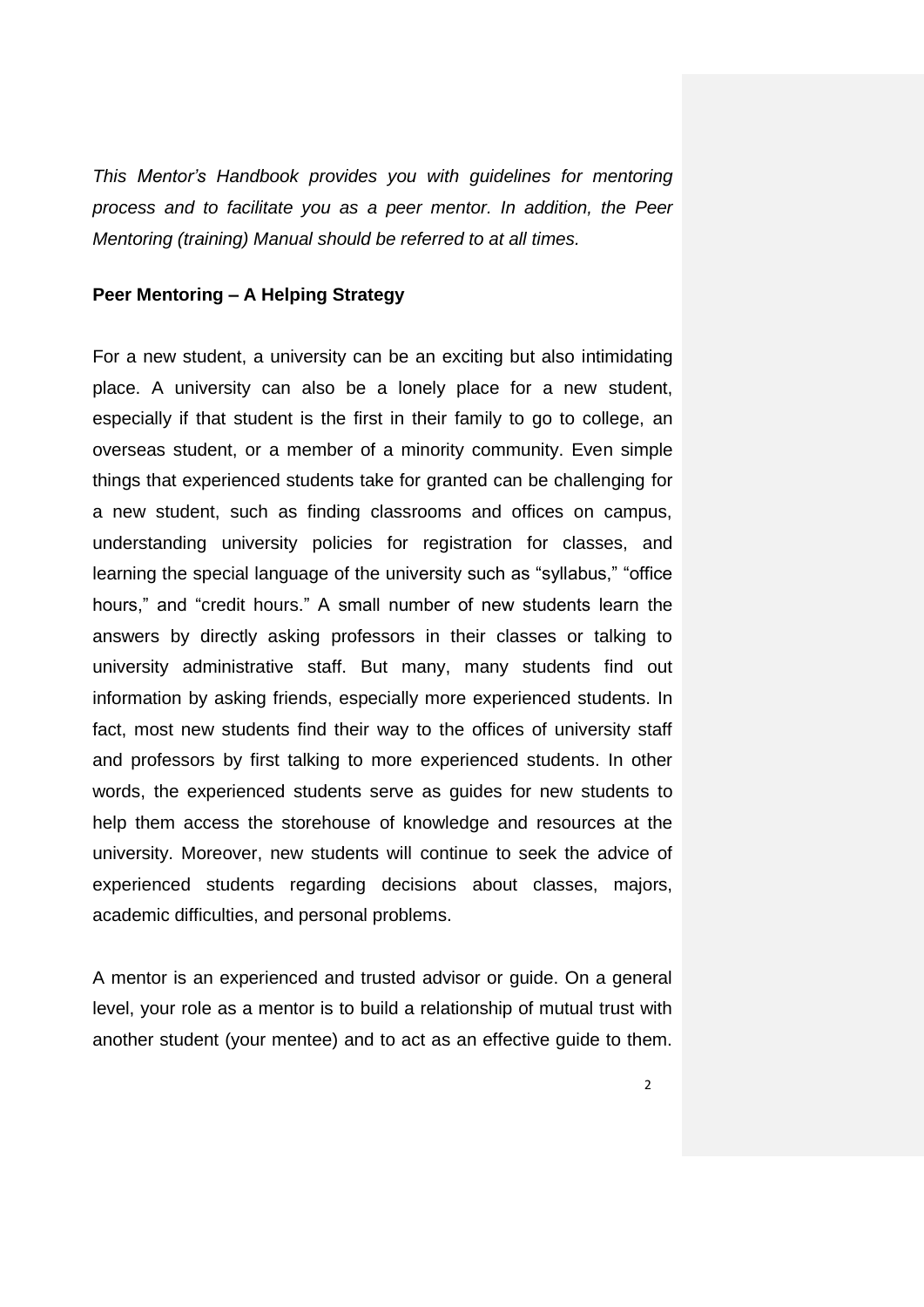An effective mentor is respectful, reliable, patient, trustworthy, and a very good listener and communicator. In a university, mentors can be found among faculty and professional staff. But mentors can also be found in the ranks of students themselves. Student mentors are known as Peer Mentors. Due to their close association with other students, Peer Mentors are very important. Often new students confronted with an academic or personal problem will seek out advice first from a Peer Mentor and only with encouragement will that student contact others in the university, such as counsellors, or academic staff.

Mentor roles and responsibilities are varied and complex. Serving as a guide, facilitator, role model, and/or ally to the mentee, a mentor must be prepared to take on a range of roles and responsibilities that may change as the mentor/mentee relationship develops over time, as the needs and goals of the mentee shift, and as specific contexts and situations require different strategies. A mentor will generally enact a number of common roles and responsibilities.

#### **A mentor is . . .**

**• A knowledgeable and experienced guide who advises** (and learns) through a commitment to the mutual growth of both mentee and mentor.

• **A caring, thoughtful facilitator** who provides access to people, places, experiences, and resources outside the mentee's routine environment.

• **A role model** who exemplifies in word and deed what it means to be an ethical, responsible, and compassionate human being.

• **A trusted ally**, who works with (not for) the mentee and on behalf of the mentee's best interests and goals.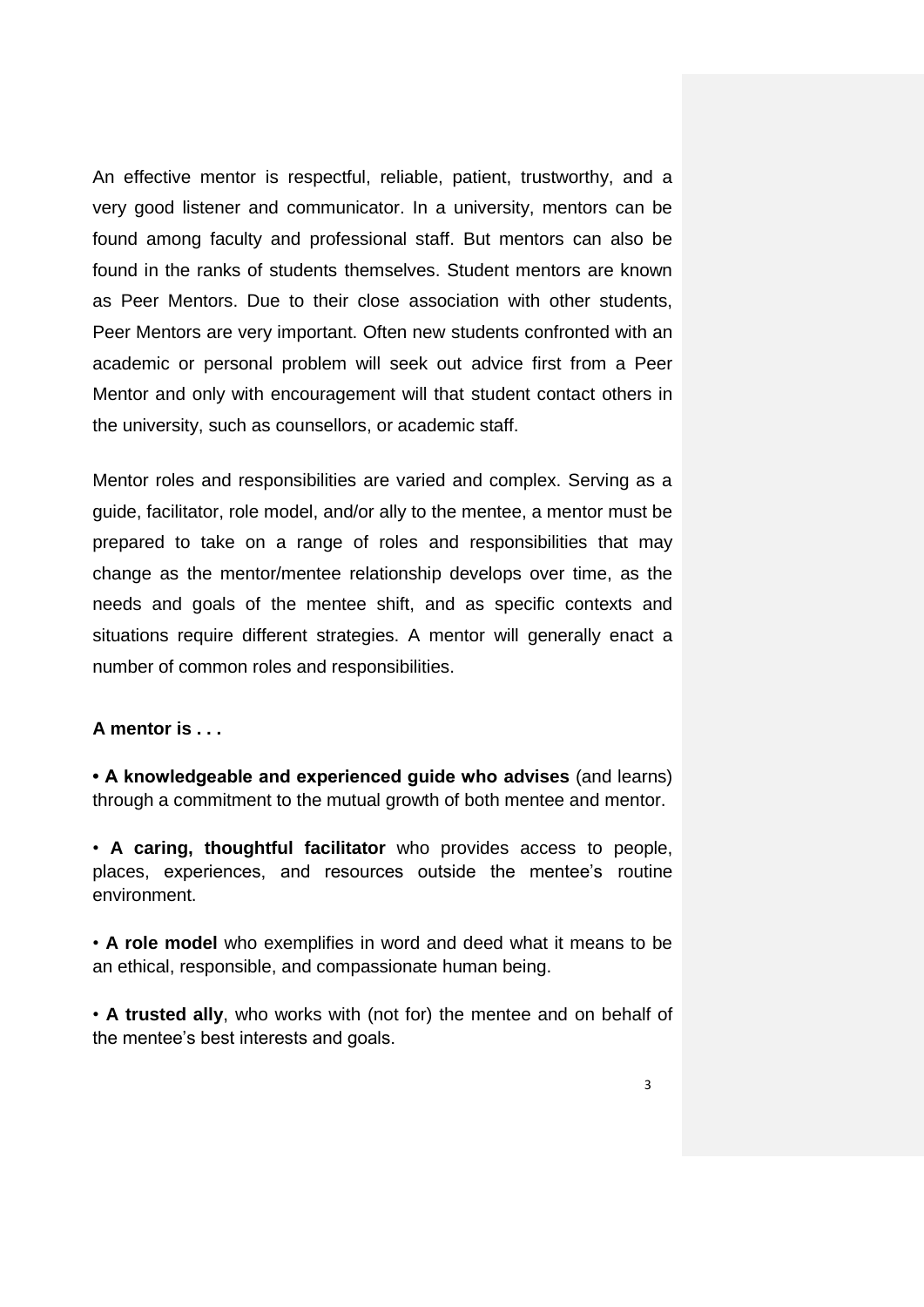### **Person Specification**

- You have an awareness of difficulties facing some students
- You have the potential to develop through training the skills required to be an effective mentor
- You are able to communicate effectively with others
- You have awareness of your own strengths and limitations
- You can commit to the basic time level asked for

## **Mentor's commitment throughout the academic year:**

- Attend Training: 8 hours
- Meeting with Mentees: 1 hour/week for 20 weeks you will be assigned 2 mentees and will have ½ hourly meeting each week with individual mentee
- Meeting with the Mentoring Coordinator: 1/2 an hour each month for feedback/advice on one to one meetings with the mentees
- Maintaining log book for a record of weekly meetings with the mentees
- Overall feedback of mentoring sessions at the end of the academic year to the Mentoring Project Coordinator.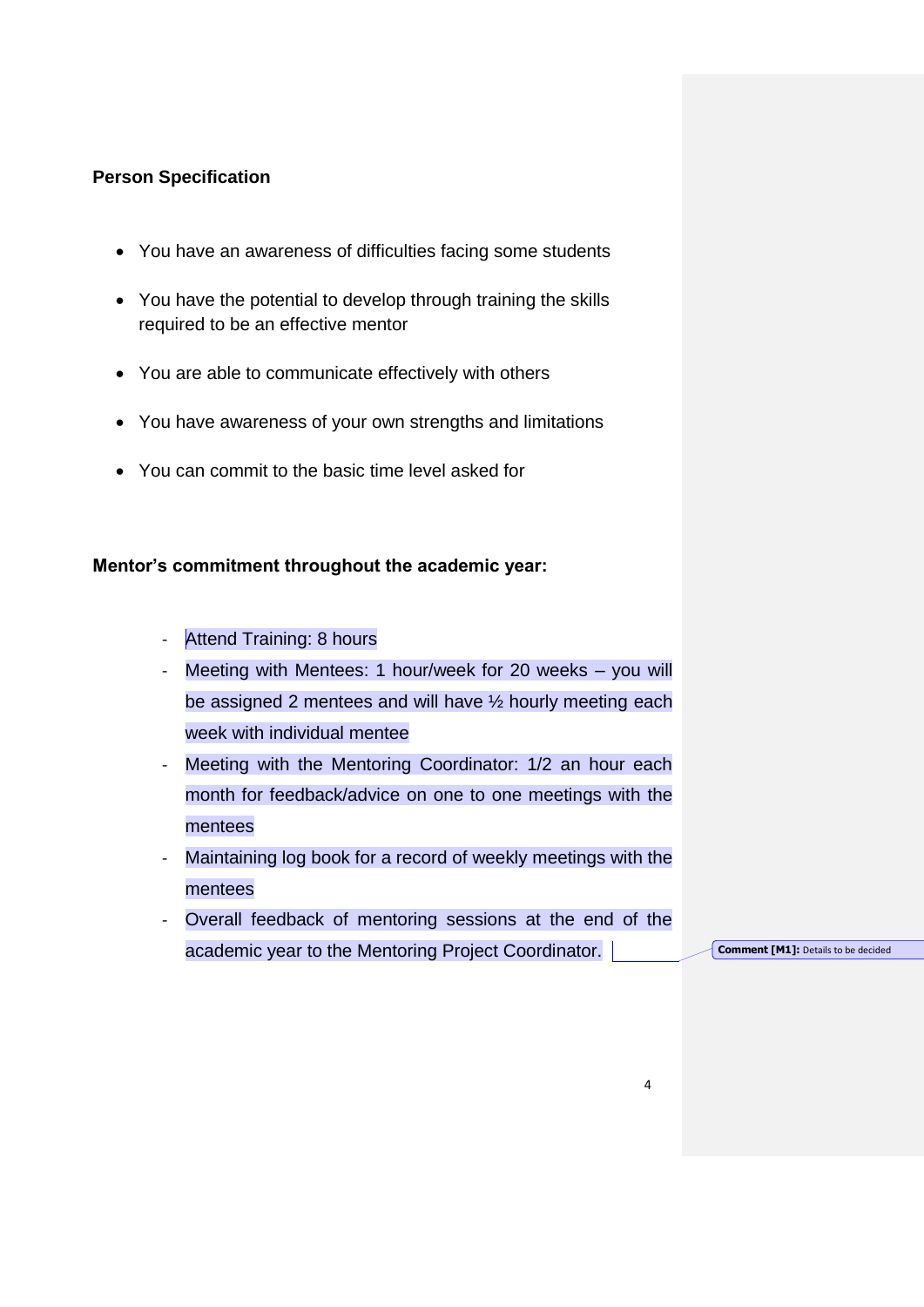# **Ground Rules for Mentoring**

- Respect each other
- Offer a listening ear
- Set clear goals and targets and achieve them
- Keep confidentiality
- Respect time restrictions
- If we can't help you will try to refer you to someone who can
- Empathy and sensitivity
- Give advice if asked
- Value honesty in others
- Not letting each other down
- Offer encouragement
- Trust
- Give constructive feedback
- Understand differences
- Be unbiased and respect equality
- Be non-judgemental
- Be reliable
- Be realistic
- Be open and honest and value honesty
- Be patient.
- Be positive.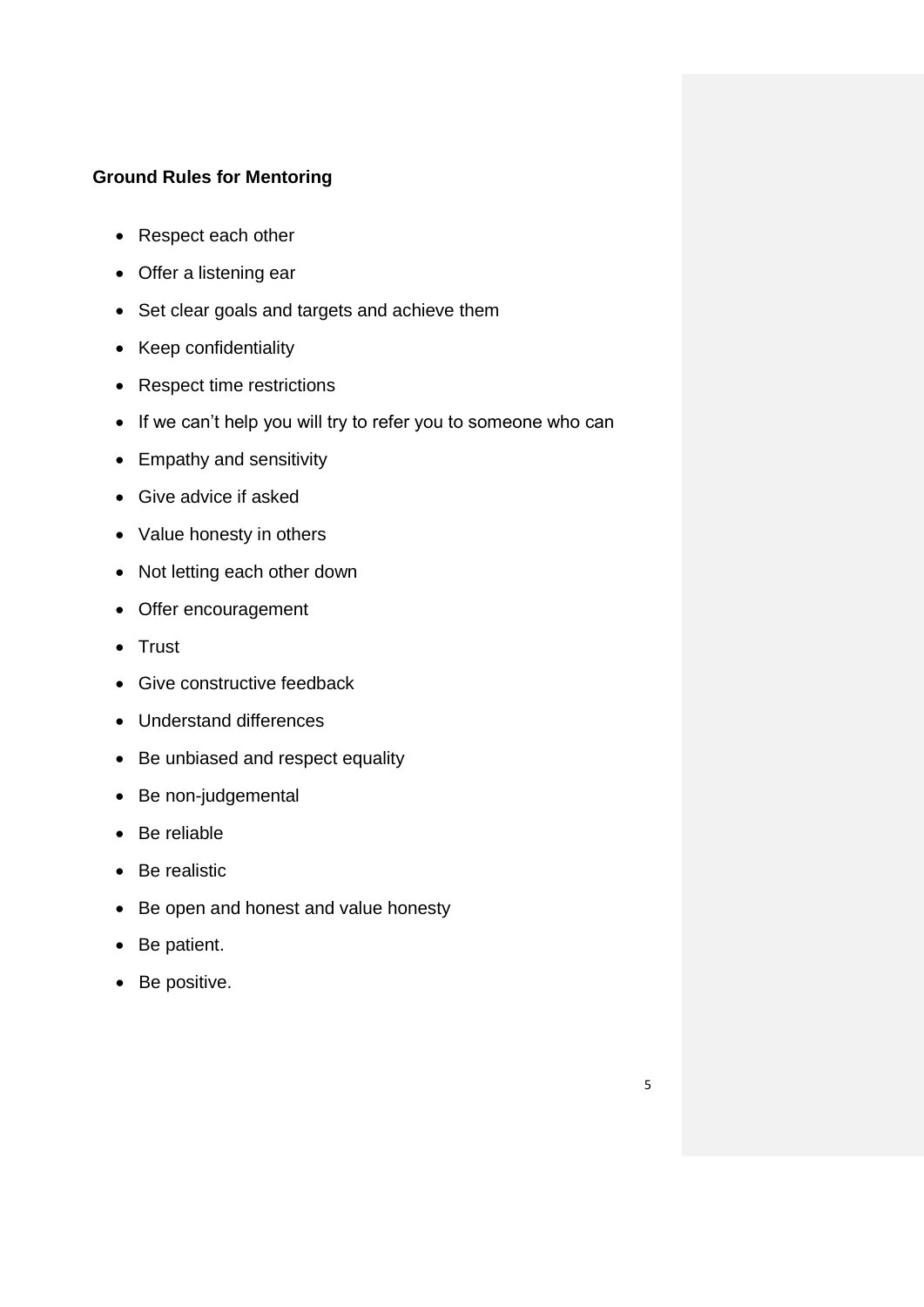# **General points to keep in mind**

- You are not working alone but as part of a team. If you have difficulties, take it to your co-ordinator
- Take time to establish rapport do not try to address all problems in the first meeting
- Recognise the limitations of the relationship. You can only advise, you are not responsible for your mentee
- Encourage them to come up with solutions and to take responsibility – empowerment
- If your own circumstances change and you have to withdraw, explain why to your mentee
- Do not be an expert you can always gain information and advice from other sources
- Keep to the time commitment mentoring should not take over your life
- Discussions between you and your mentee are confidential and not to be divulged to other students

# **MOST IMPORTANTLY – BE YOURSELF**

# **Practical thoughts**

- make a list of the other student's concerns think of ways you can help
- $\bullet$  It may take some time for everything to come together  $-$  don't expect immediate success
- If the student drops out or goes home, don't feel you have failed or see it as a reflection on you as a person. There may be many reasons why this happens. You did your best.
- Never sit alone with a problem. If you have concerns about your mentee take it to the programme co-ordinator. You are not expected to deal with everything on your own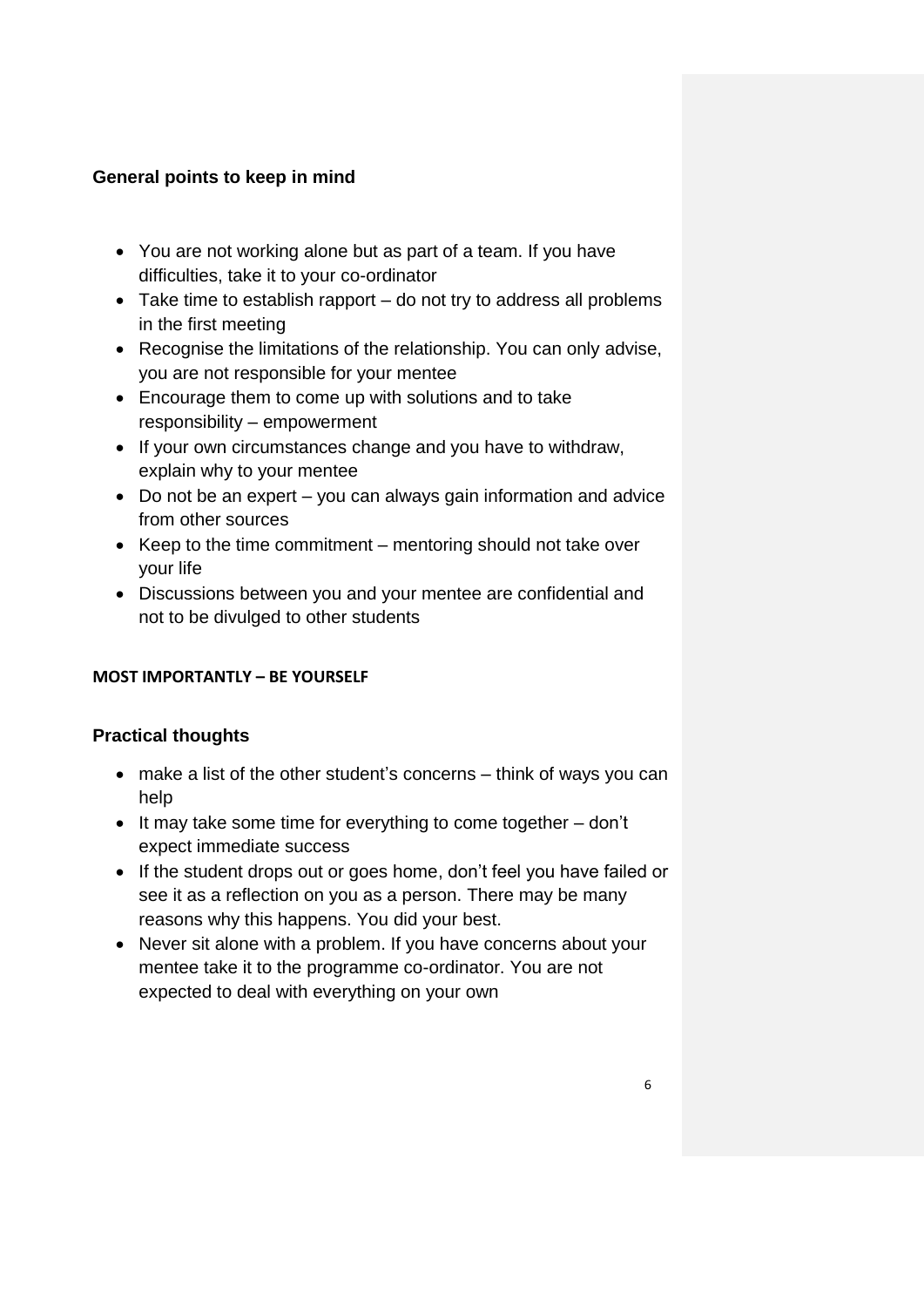### **Recommended boundaries for the mentoring programme**

As a guide the following is recommended, but common sense does need to prevail. Neither you nor your mentee should ever feel exposed, at a potential disadvantage or weakness. If you have any concerns you *must*  share them with the co-ordinator.

- 1. Your relationship is *friendly*; you are not *friends* with your mentee.
- 2. You never take the relationship beyond the boundaries you have set
- 3. You should not take your mentee to your own home
- 4. You should not get emotionally involved
- 5. Do not give out your home telephone number or address to your mentee
- 6. Do not accept inappropriate gifts
- 7. **Never** give or loan money
- 8. You should not talk about personal/intimate areas of your life
- 9. Respect confidentiality

We are not asking you to suppress the caring and friendly parts of your personality. But it is necessary sometimes to set aside our individual responses and beliefs in the interests of retaining the boundaries.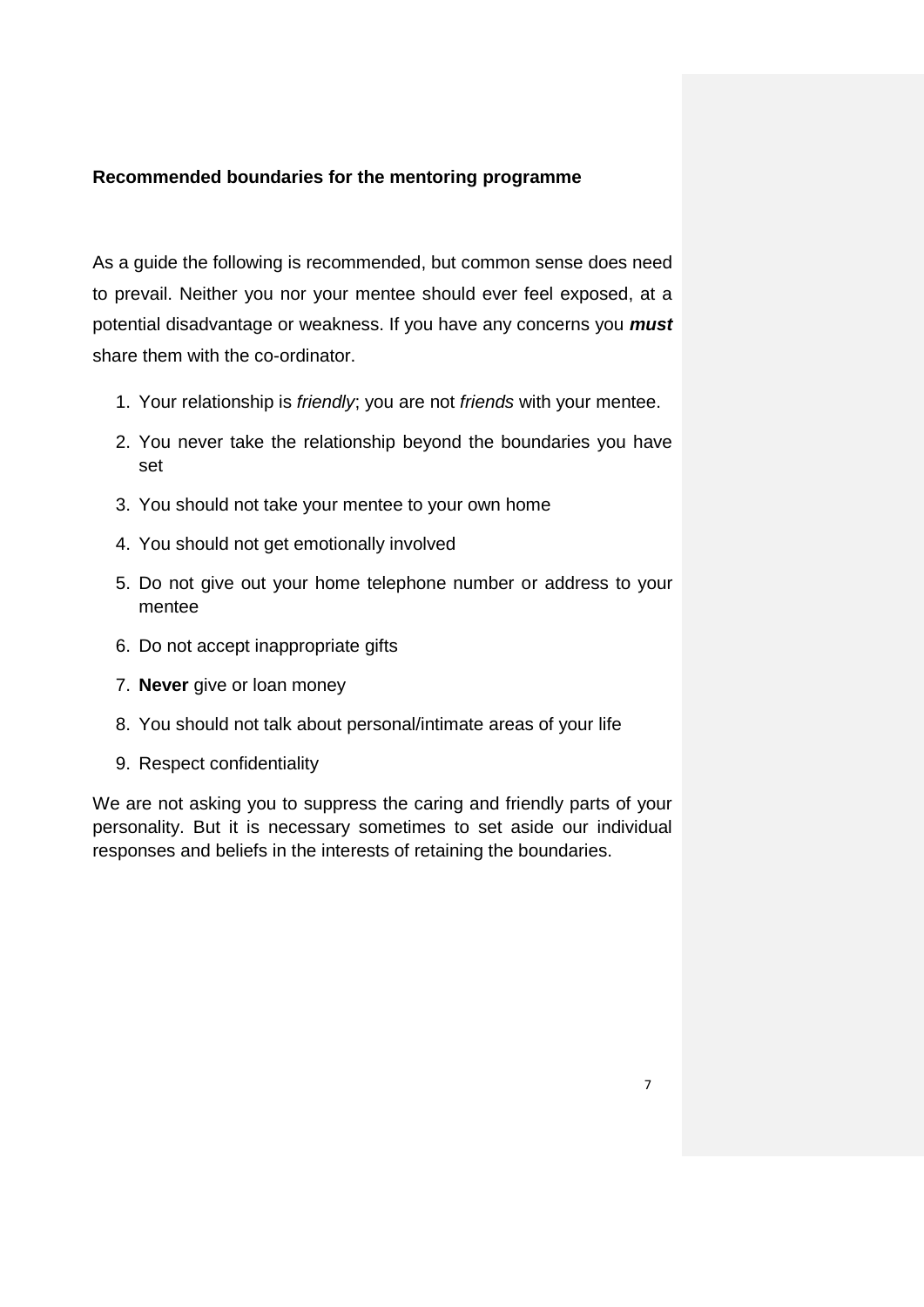#### **Study guidelines - recommendations**

Assess concepts and themes from the course. Begin this process before your first meeting with your mentee. Use your course syllabus and other course materials as a guide (refer to course objectives, lecture topics, chapter break-downs).

Before your first meeting, evaluate your confidence in and comprehension of concepts and themes from the course. It is just as important to identify your individual strengths as it is to identify your weaknesses – it is likely that you understand something that someone else does not.

Establish clear goals for the meeting. What do you wish to accomplish? How do you plan to accomplish these goals? Consider your time frame, and mentees study needs. Design and assign responsibilities.

#### **Together, you can**

- Review your syllabus and determine what material you need to concentrate on
- Explain concepts based on material from lectures, readings etc.
- Practice applying course concepts and seeing and building connections between concepts – develop study notes organized by theme or concept, or draw concept maps and diagrams, where appropriate
- Practice answering multiple choice, short answer and essay questions (develop your own, use resources from your text or refer to final exams from previous years)